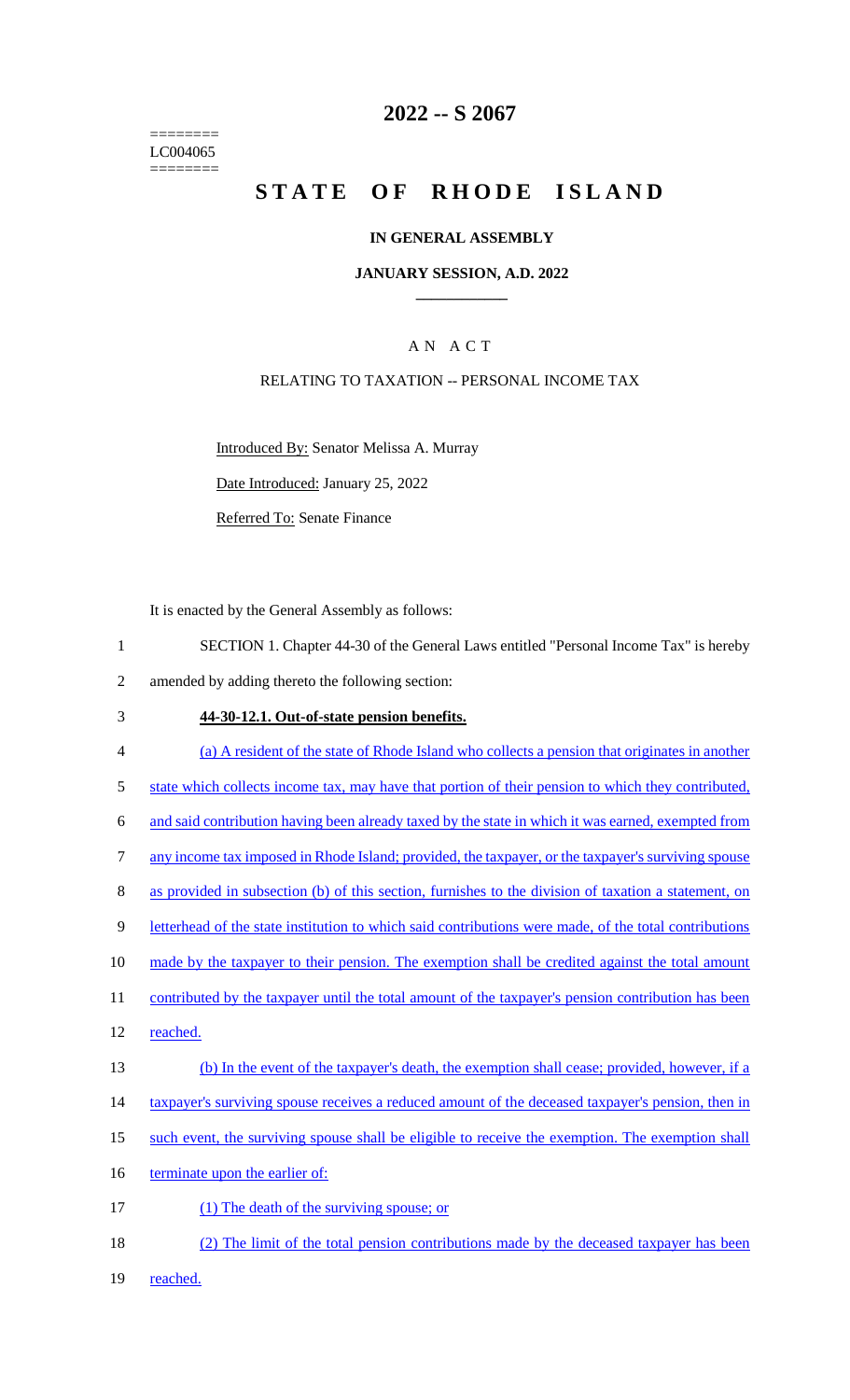- 1 (c) The exemption contained in this section shall only occur if the taxpayer has not used
- 2 the exemption when residing in another state.
- 3 SECTION 2. This act shall take effect upon passage.

 $=$ LC004065 ========